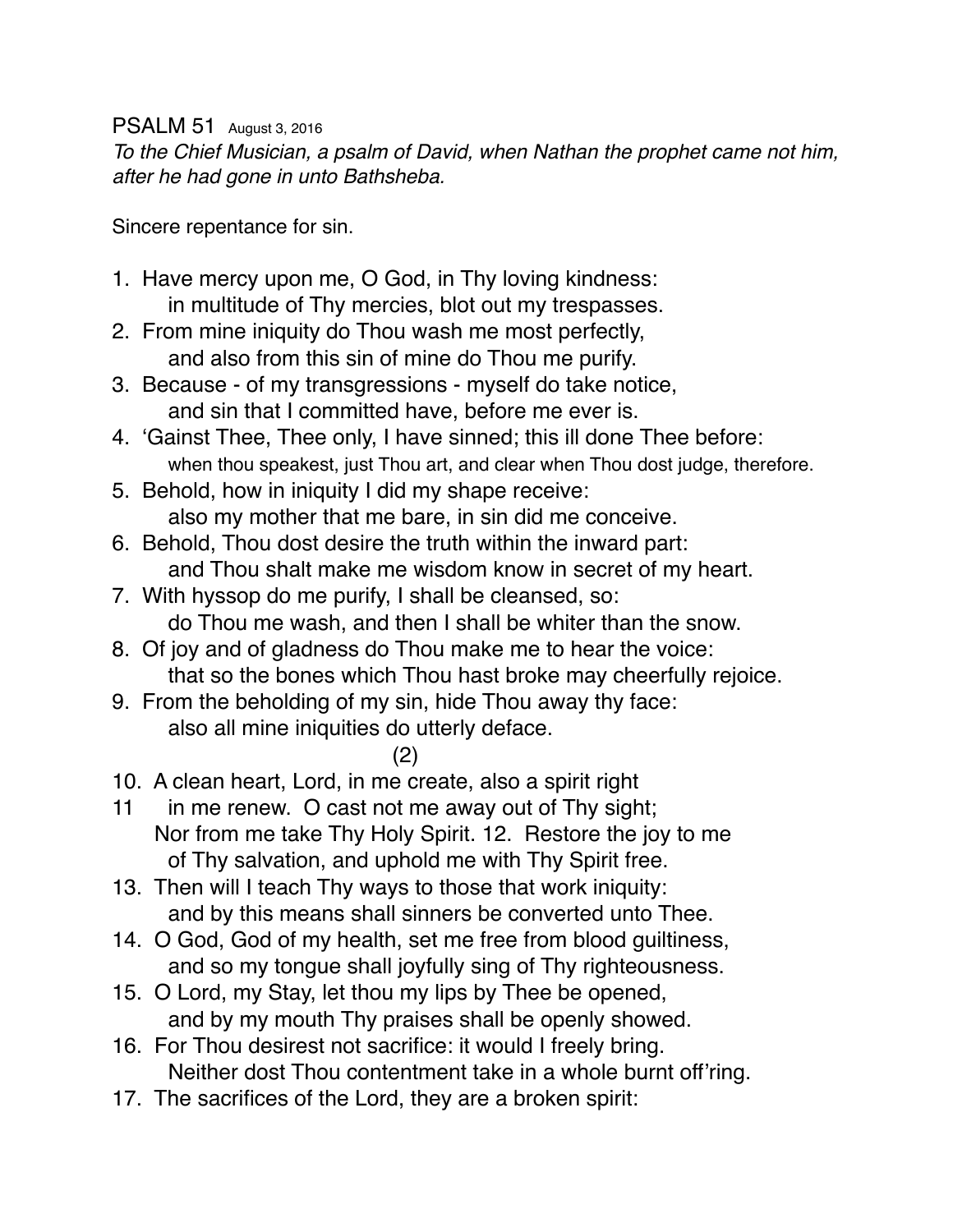God, Thou wilt not despise a heart that's broken and contrite.

- 18. In Thy good pleasure, O do Thou do good to Zion Hill: the walls of Thy Jerusalem, O do Thou build up still.
- 19. The sacrifice of justice shall please Thee with burnt off'ring and whole burnt off'ring; then they shall calves to Thine altar bring.

PSALM 50 (another rendition)

- 1. O God, have mercy upon me according to Thy kindness dear: and as Thy mercies many be, quite do Thou my transgressions clear.
- 2. From my perverseness me wash through, and from my sin me purify.
- 3. For my transgressions I do know; before me is my sin daily.
- 4. 'Gainst Thee, Thee only, sinned have I, and done this evil in Thy sight: that when Thou speak'st Thee justify men may, and judging clear thee quite.
- 5. Lo, in injustice shaped I was: in sin my mother conceived me.
- 6. Lo, Thou in th'inwards truth loved has, and made me wise in secrecy.
- 7. Purge me with hyssop and I clear shall be; me wash and then the snow
- 8. I shall be whiter. Make me hear joy and gladness, the bones which so Thou broken hast joy cheerfully shall. 9. Hide from my sins Thy face away; blot Thou iniquities out all, which are upon me any way.
	- (2)
- 10. Create in me clean heart at last, God: a right spirit in me new make.
- 11. Nor from Thy presence quite me cast, Thy Holy Spirit nor from me take.
- 12. Me Thy salvation's joy restore, and stay me with Thy Spirit free.
- 13. I will transgressors teach thy lore, and sinners shall be turned to thee.
- 14. Deliver me from guilt of blood, O God, God of my health-saving, which if Thou shalt vouchsafe, aloud Thy righteousness my tongue shall sing
- 15. My lips do Thou, O Lord, unclose, and Thy praise shall my mouth forth show
- 16. For sacrifice Thou hast not chose, that I should it on Thee bestow: Thou joy'st not in burnt sacrifice. 17. God's sacrifices are a spirit broken; O God, Thou'lt not despise a heart that's broken and contrite.
- 18. In Thy good will do Thou bestow on Zion goodness bounteously: Jerusalem's walls that lie so low do Thou vouchsafe to edify.
- 19. Then shalt Thou please to entertain the sacrifices with content of righteousness, the offerings slain, which unto Thee we shall present, Together with the offerings such as in fire whole burned are: and then they shall their bullocks bring, offerings to be on Thine altar.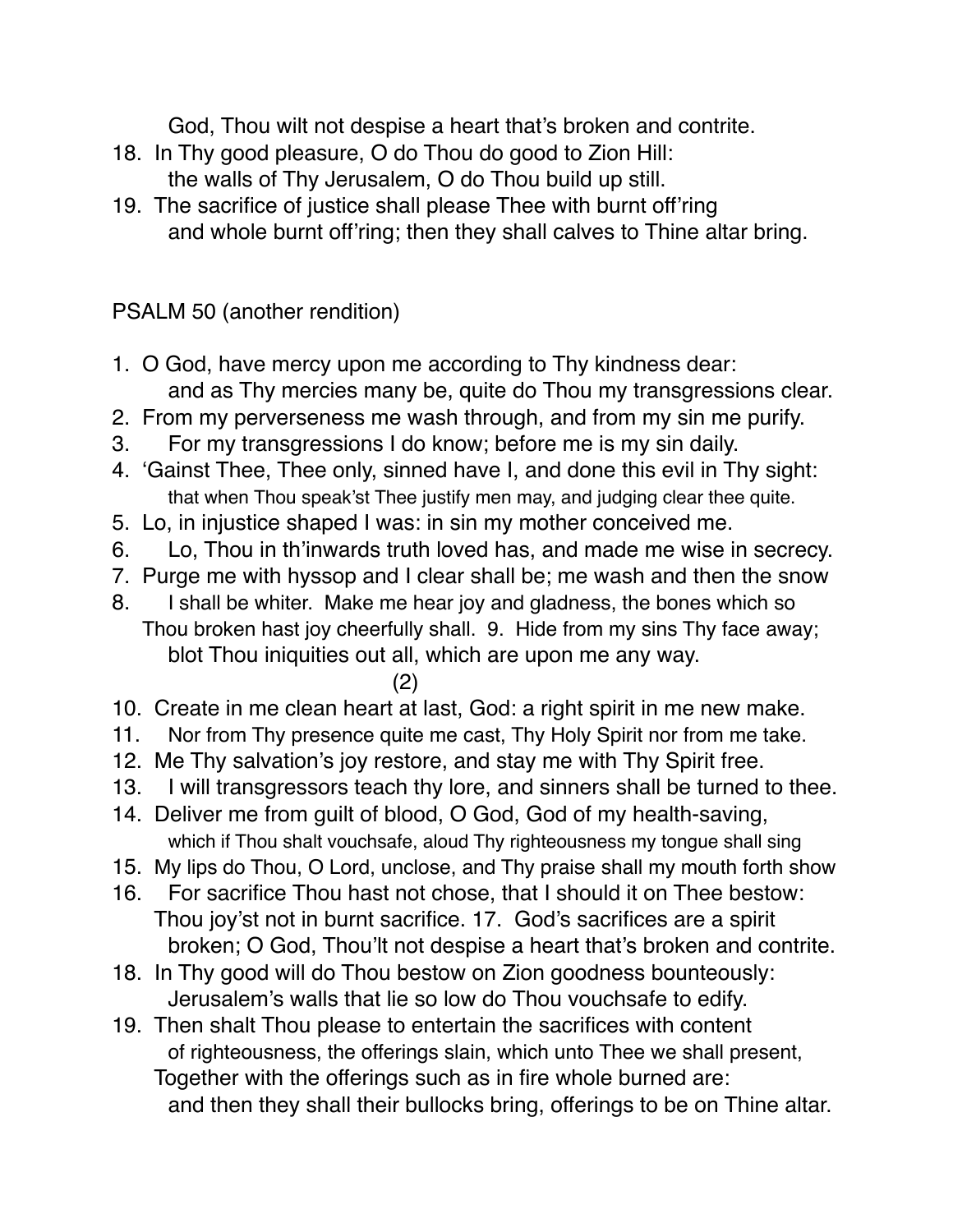### PSALM 52 August 4, 2016

To the Chief Musician, Maschil, a psalm of David: when Doeg the Edomite came and told Saul, and said unto him, David is come to the house of Ahimilech.

Trusting God despite powerful enemies' words.

- 1. O man of might, wherefore dost thou thus boast thyself in ill? The goodness of the mighty God endureth ever still.
- 2. Thy tongue presumptuously doth mischievous things devise; it is like to a razor sharp, working deceitful lies.
- 3. Thou lovest evil more than good; more to speak lies than right.
- 4. O guileful tongue, thou dost in all devouring words delight.
- 5. God shall likewise for evermore destroying thee deface. He shall take thee away and pluck thee from thy dwelling place, And also root thee out from off the land of the living. Selah.
- 6. The righteous also shall it see and fear; at him laughing.
- 7. Lo, this the man that made not God his strength: but trusted in his store of wealth; himself made strong in his mischievous sin.
- 8. But in the house of God am I like a green olive tree: I trust forever and for aye in God's benignity.
- 9. Thee will I praise for evermore, because thou hast done this: and I'll wait on Thy name, for good before Thy saints that is.

# PSALM 53 August 4, 2016

To the Chief Musician upon Mahalath, Maschil, a psalm of David.

Trusting God to someday make things right.

- 1. The fool in's heart saith, "There's no God"; they are corrupt, have done abominable practices; that doth good there is none.
- 2. The Lord from heaven looked down on sons of men to see if any that doth understand, that seeketh God there be.
- 3. All are gone back, together thy ev'n filthy are become: and there is none that doeth good, no not so much as one.
- 4. The workers of iniquities, have they no knowledge, all, who eat my people. They eat bread, and on God do not call.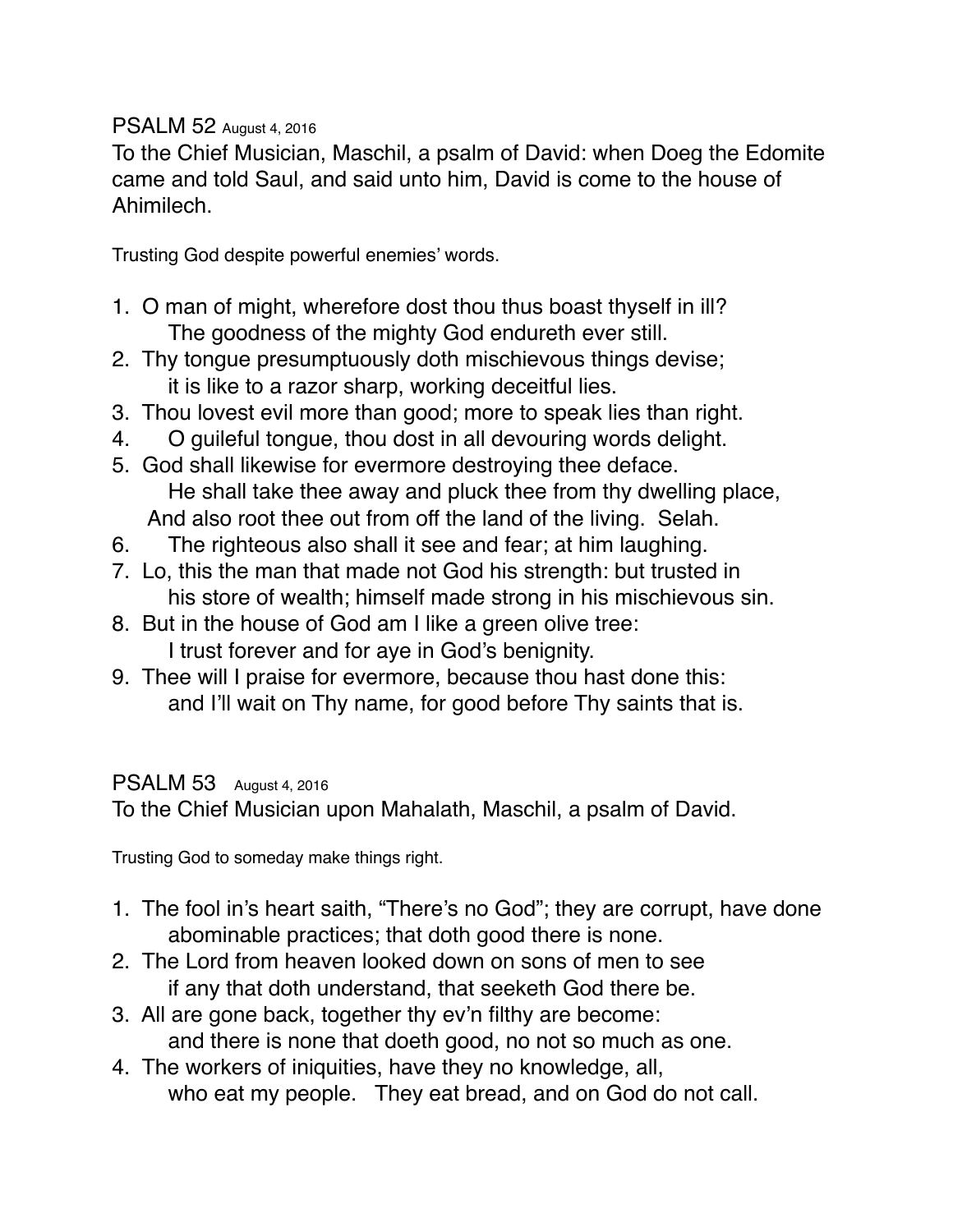- 5. Greatly they fear'd, where no fear was. 'Gainst Thee, in camp that lies, his bones God scattered; and them shamed, for God doth them despise.
- 6. Who Israel's health from Zion gives? His folks' captivity, when God shall turn, Jacob shall joy. Glad Israel shall be.

#### PSALM 54 August 5, 2016

To the Chief Musician on Neginoth, Maschil, a psalm of David, when the Ziphims came and said to saul, "Doth not David hide himself with us?"

Trusting God for deliverance from enemies.

- 1. Preserve me by Thy name, O God, and by Thy strength judge me.
- 2. O God, my prayer hear; give ear to words in my mouth that be.
- 3. For strangers up against me rise; and who oppress me sore pursue my soul; neither have they set God themselves before. Selah.
- 4. Lo, God helps me. The Lord's with them that do my soul sustain.
- 5. He shall reward ill to my foes: them in Thy truth restrain.
- 6. Unto Thee, sacrifice will I, with voluntaries.
- Lord, to Thy name I will give praise because of Thy goodness. 7. For He hath me delivered out of all miseries,
- and its desire mine eye hath seen upon mine enemies.

### PSALM 55 August 6, 2016

To the Chief Musician on Neginoth, Maschil, a psalm of David.

Trusting God when unjustly oppressed. [A very fitting Psalm at this time, when John Smith, out of pure meanness, has recently parked his dump truck in front of my studio.]

- 1. O God, do Thou give ear unto my supplication, and do not hide Thyself away from my petition.
- 2. Be Thou attentive unto me, and answer me return. I in my meditation do make a noise and mourn
- 3. because of th'enemy's voice; because the wicked have oppressed; for they injustice on me cast, and in wrath me detest.
- 4. My heart in me is pained, on me death's terrors fallen be. Trembling and fears are on me come; horror hath covered me.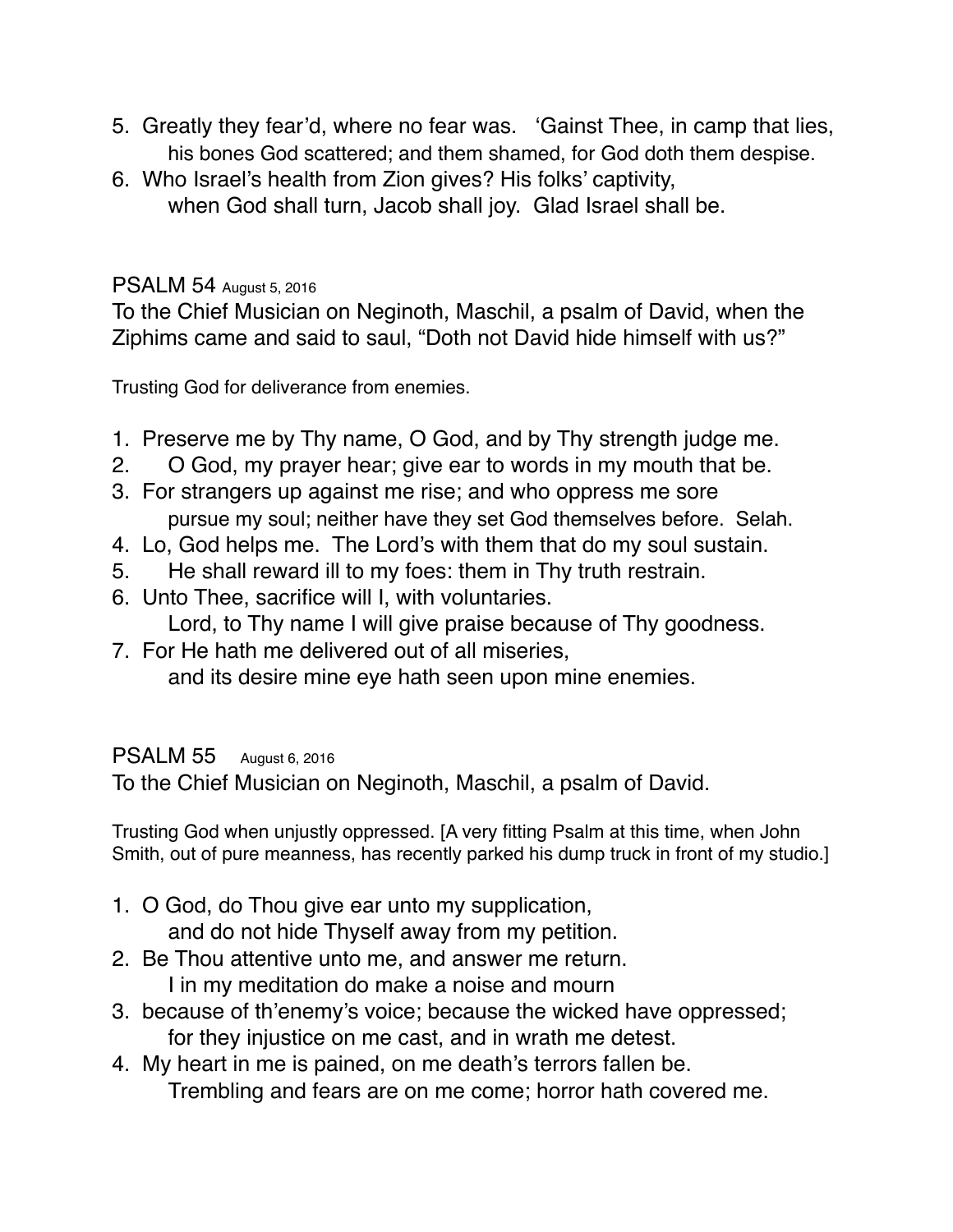- 6. Then did I say, "O who to me wings of a dove will give that I might fly away and might in quiet dwelling live!"
- 7. Lo, I would wander far away, and in the desert rest. Selah
- 8. Soon would I escape from windy storm, from violent tempest. (2)
- 9. Lord, bring on them destruction, do Thou their tongues divide; for strife and violencel I within the city have espied.
- 10. About it on the walls thereof they do walk night and day: mischief also and sorrow do in middle of it stay.
- 11. In midst thereof there's wickedness; deceitfulness also. and out of the broad streets thereof guilefulness doth not go.
- 12. For t'was no foe reproached me, then could I have borne; nor did my foe against me lift himself - from him had I me hid.
- 13. But thou it was, the man that wert my well-esteemed peer, which wast to me my special guide and mine acquaintance near.
- 14. We did together counsel take in sweet society: and we did walk into the house of God in company.
- 15. Let death seize on them, and let them go down quick into Hell: for wickedness among them is in places where they dwell.
- (3) 16. As for me, I will call on God and me the Lord save shall.
	- 17 Ev'ning, morn, and noon will I pray, and aloud will call,
	- 18. and He shall hear my voice. He hath in peace my soul set free from war that was 'gainst me, because there many were with me.
	- 19. God shall hear, and them smite, even He that doth of old aid; Selah. because they have no change, therefore God's fear they lay aside.
	- 20. 'Gainst such as be at peace with him, he hath put forth his hand: he hath also the covenant which he had made prophan'd.
	- 21. His words than butter smoother were, but war in's heart: his words more than the oil were softened, but yet they were drawn swords.
	- 22. Thy burden cast upon the Lord, and He sustain thee shall: nor shall He suffer righteous ones to be remov'd at all.
	- 23. But Thou, O God, shalt down to Hell bring them who bloody be. 'Guileful shall not live half their days; but I will trust in Thee.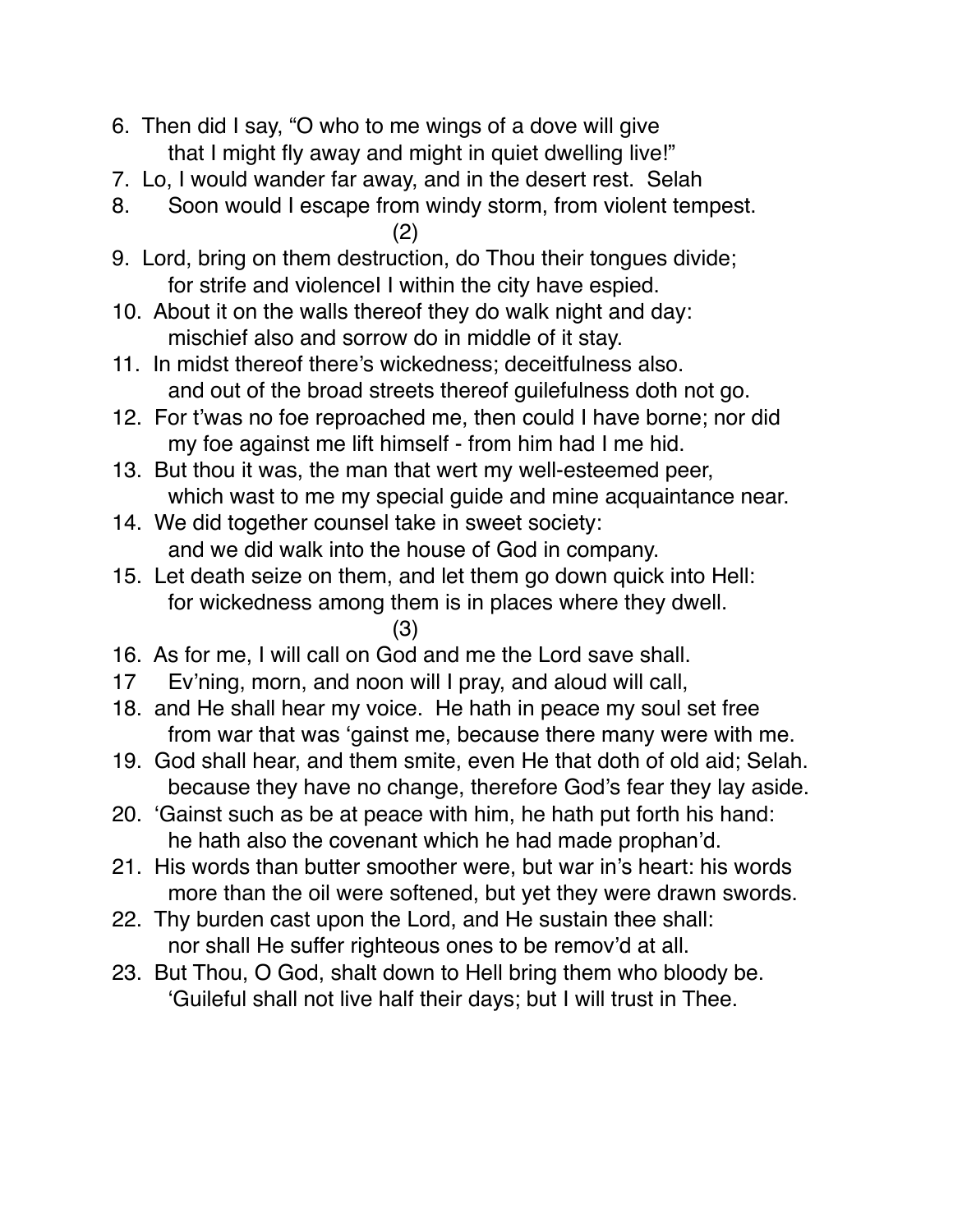PSALM 56 August 8, 2016

To the Chief Musician upon Jonah Elam Rechokim, Michram of David, when the Philistines took him in Gath.

Trusting God to help in time of trouble.

- 1. Lord, pity me, because man would up-swallow me, and fighting all the day throughout oppress me sore doth he.
- 2. Mine enemies, they would me swallow up daily,
	- for they be many that do fight against me, O Most High.
- 3. I'll put my trust in Thee, what time I am afraid.
- 4. In God, I'll praise His Word; In God, my confidence have stayed. I will not be afraid what flesh can do to me.
- 5. All day, they wrest my words; their thoughts for ill against me be.
- 6. They join themselves together; themselves they closely hide. They mark my steps when for my soul waiting they do abide.
- 7. Shall they make an escape by their iniquity? Thou in thine anger down depress the folk, O God Mighty.
- 8. My wanderings Thou dost tell. Put Thou my weeping tears into Thy bottle. Are they not within Thy registers?
- 9. Then shall my foes turn back, when I cry unto Thee. This I do know assuredly, because God is for me.
- 10. In God, I'll praise His Word; the Lord's Word I will praise.
- 11. In God I trust: I will not fear what man 'gainst me can raise.
- 12. Thy vows on me, O God; I'll render praise to Thee
- 13. because that Thou my soul from death, delivering dost free. Deliver wilt not Thou my feet from down falling, so that I may walk before God in the light of the living?

PSALM 57 August 9, 2016

To the Chief Musician Altaschith Mischtam of David when he fled from Saul in the cave.

Looking to God, only, for help; and maintaining a faith perspective in the meantime.

1. O God, to me be merciful; be merciful to me, because my soul for shelter safe betakes itself to Thee.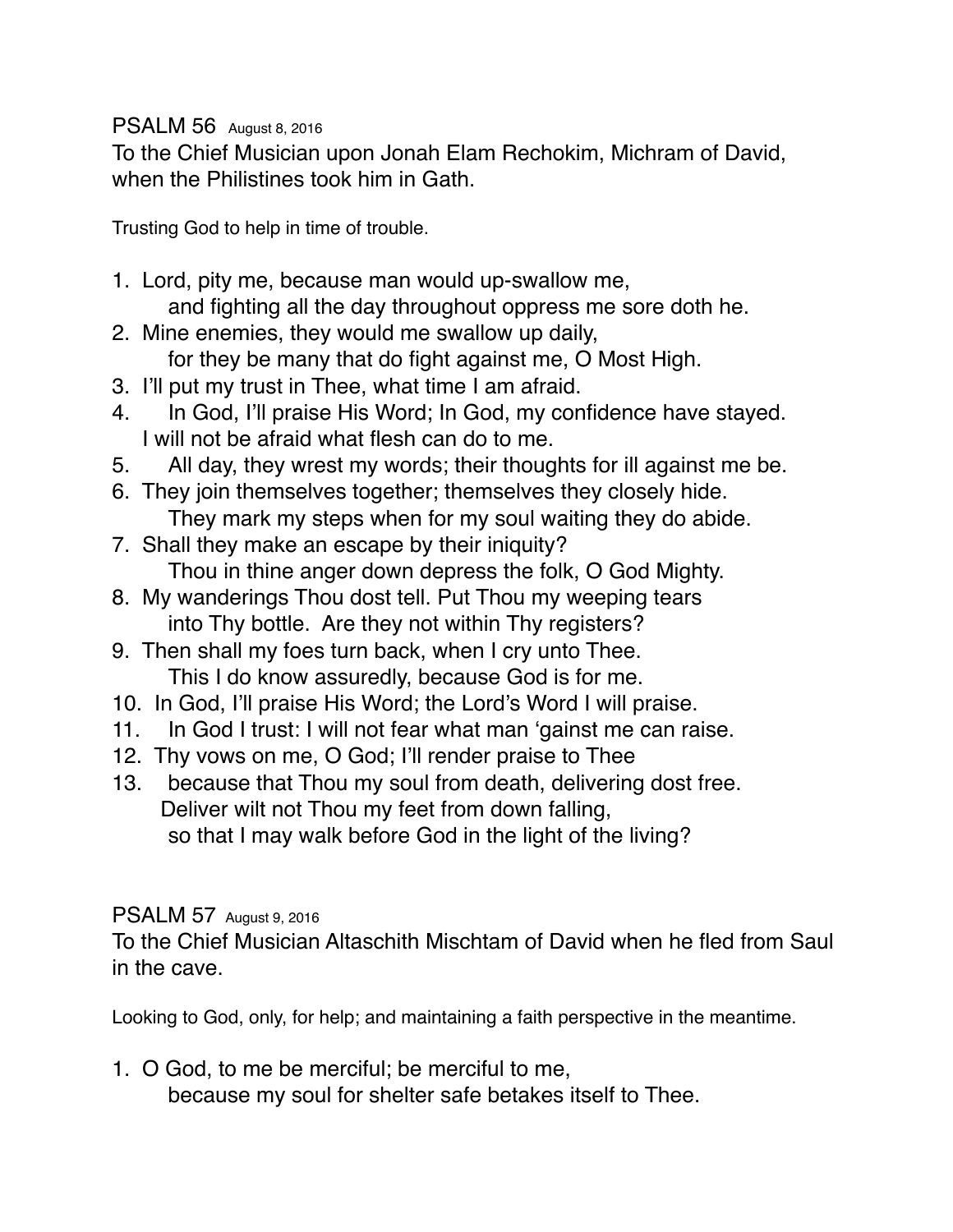Yea, in the shadow of Thy wings, my refuge I have placed, until these sore calamities shall quite be over past.

- 2. To God, Most High, I cry; the God that doth for me perform.
- 3. He will from Heaven send and save me from the spiteful scorn of him that would with greedy host swallow me utterly. Selah. The Lord from Heaven will send forth His grace and verity.
- 4. My soul's amongst lions, and I lie with men on fire set: men's sons, whose teeth are spears and shafts, whose tongues as swords are whet.
- 5. O God, do Thou exalt Thyself above the heavens high: up over all the earth, also, lifted be Thy glory.
- 6. They for my steps prepared a net. My soul is bowed. A pit they digged before me, but themselves are fallen in midst of it. Selah.
- 7. My heart, O God, prepared is; prepared is my heart. Sing will I and sing praise with psalms. 8. Up, O my glory, start; wake psaltery and harp. I will awake in the morning.
- 9. Among the folk I'll praise Thee, Lord. 'Mongst nations to Thee sing.
- 10. For great unto the heavens is Thy merciful bounty: Thy verity also doth reach unto the cloudy sky.
- 11. O God, do Thou exalt Thyself above the heavens high: up over all the earth, also, lifted be Thy glory.

PSALM 58 August 10, 2016

To the Chief Musician, Altashich, michtam of David.

A cry to justice from God against the ungodly.

- 1. Do ye, O congregation, indeed speak righteousness? and, O ye sons of earthly men, do ye judge uprightness?
- 2. Yea you in heart will working be injurious wickedness; and in the land you will weigh out your hands violences!
- 3. The wicked are estranged from the womb. They go astray as soon as ever they are born. Uttering lies, are they.
- 4. Their poison is like serpents' poison; they like deaf asp her ear
- 5. that stops. Though Charmer wisely charm, his voice she will not hear.
- 6. Within their mouth do thou their teeth break out, O God most strong. Do Thou Jehovah, the great teeth break of the lion's young.
- 7. As waters, let them melt away, that run continually: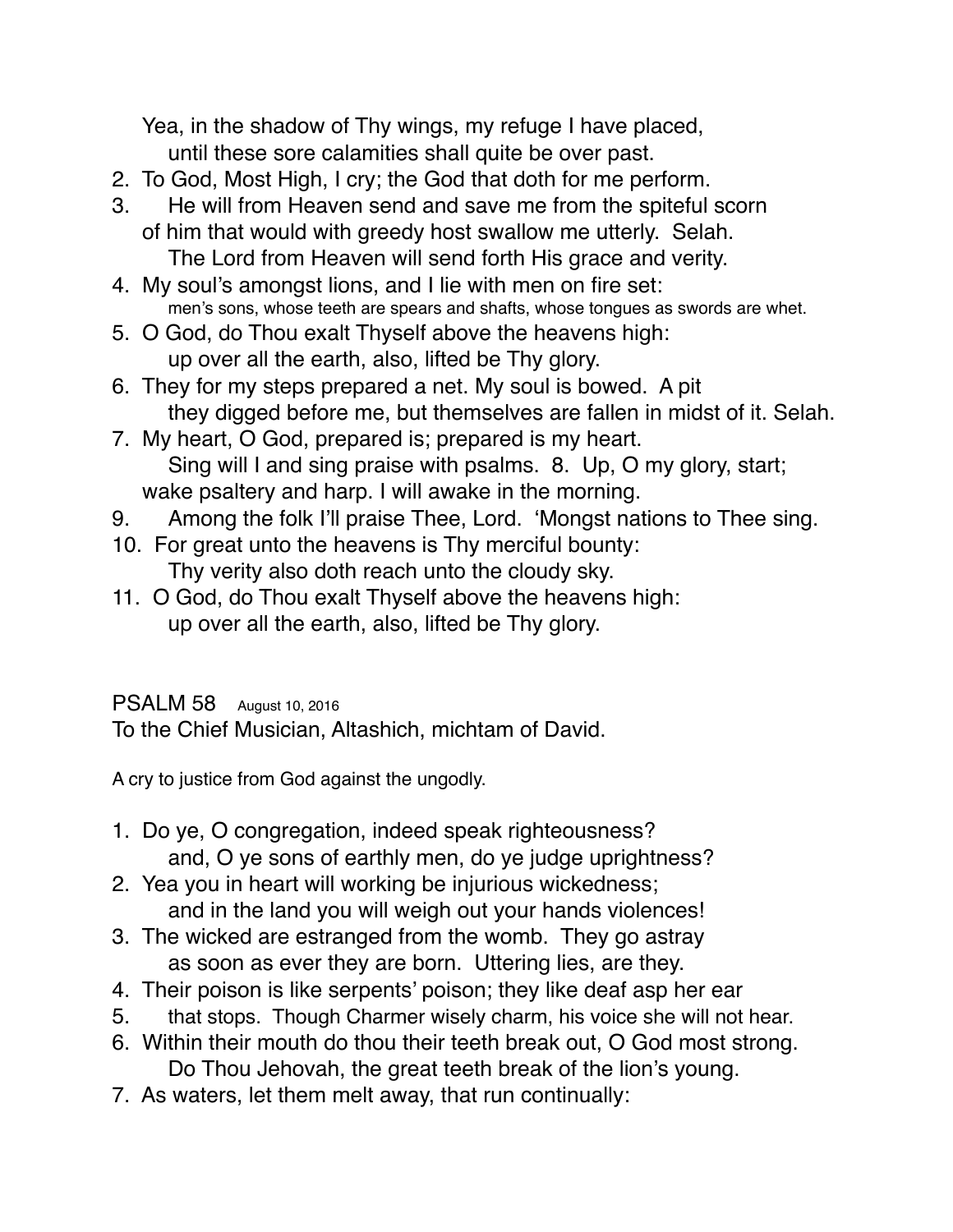and when he bends his shafts, let them as cut asunder be.

- 8. Like to a snail that melts, so let each of them pass away; like to a woman's untimely birth, see sun that never they may.
- 9. Before your pots can feel the thorns, take them away shall he as with a whirlwind, both living and in his jealousy.
- 10. The righteous will rejoice when as the vengeance he doth see: his feet wash shall he in the blood of them that wicked be.
- 11. So that a man shall say, surely for righteous there is fruit: sure there's a God that in the earth judgement doth execute.

## PSALM 59 August 12, 2016

To the Chief Musician Altaschith, Michtam of David when Saul sent and they watched the house to kill him.

Calling upon God, and praising God, for His help.

- 1. O God, from them deliver me that are mine enemies. Set Thou me up on high from them that up against me rise.
- 2. Deliver me from them that work grievous iniquity, and be a Savior unto me from men that be bloody.
- 3. For, lo, they for my soul lay wait; the strong causeless combine against me. Not for my crime, Lord, nor any sin of mine.
- 4. Without iniquity in me, they run, and ready make themselves. Do Thou behold! Also unto my help awake!
- 5. Lord God of Hosts, Thou Israel's God, rise to visit, therefore, all heathens who sin willfully; to them show grace no more.
- 6. At evening, they return, and like to dogs a noise do make, and so about the city round, a compass they do take.
- 7. Behold, they belch out with their mouths; within their lips swords are: for who is he (do these men say) which us at all doth hear?
- 8. But Thou, O Lord, at them wilt laugh, and heathens, all, wilt mock.
- 9. And for his strength, I'll wait on Thee, for God is my High Rock.
- 10. God of my mercy manifold, with good shall prevent me, and my desire upon my foes, the Lord will let me see.
- 11. Slay them not, lest my folk forget, but scatter them abroad by Thy strong power, and bring them down, Who art our Shield, O God.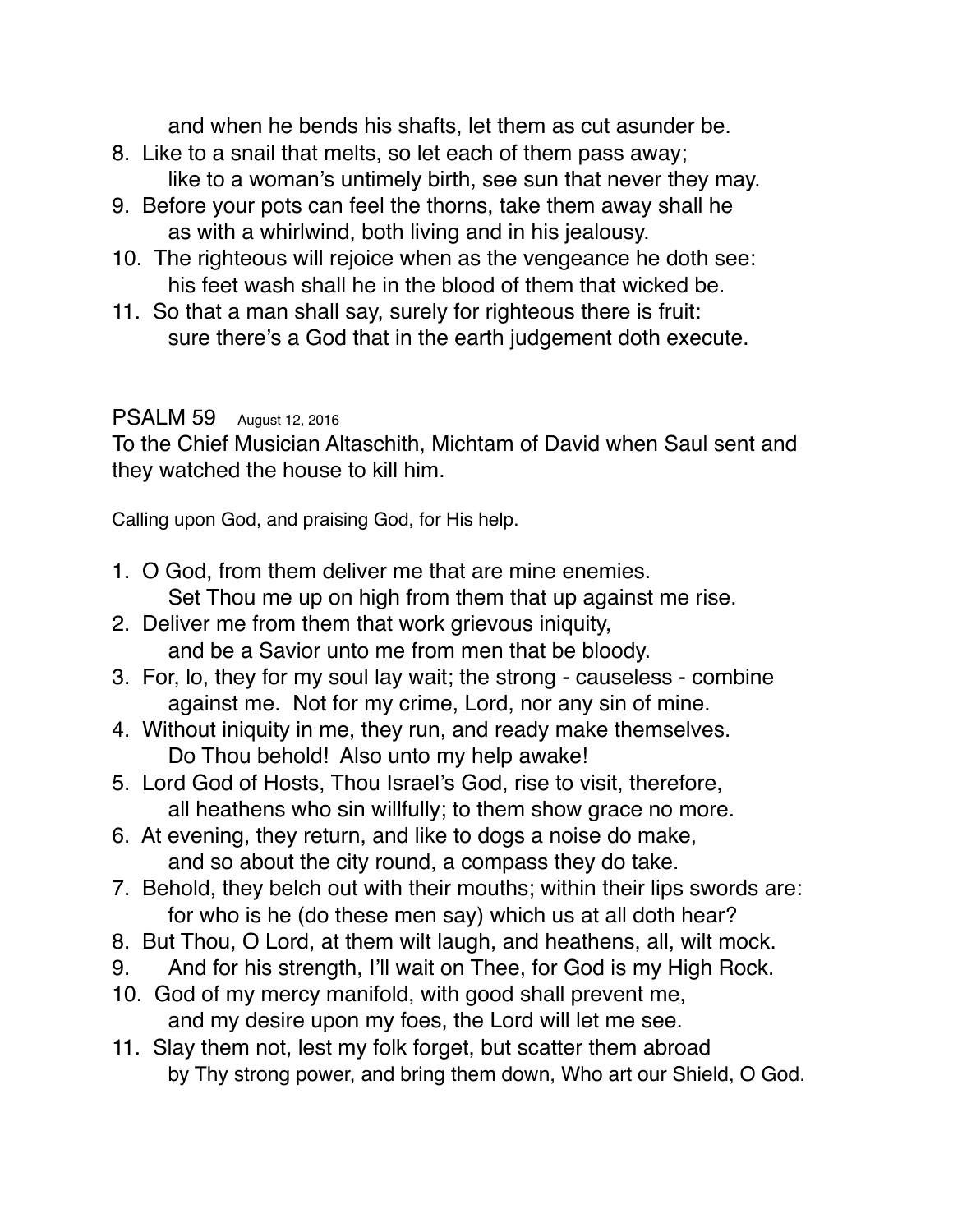- 12. For their mouths' sin and their lips' words and in their pride them take; and for their cursing and lying, which in their speech they make,
- 13. consume in wrath! Consume, and let them be no more; that they may know that God in Jacob rules to the ends of the earth. Selah.
- 14. And at evenings, let them return, and like dogs a noise make, and so about the city round, a compass let them take.
- 15. And let them wander up and down, seeking what they may eat; and if they be not satisfied, then let them grudge their meat.
- 16. But I will sing Thy power, and shout in the morning Thy kindness. For Thou my Tower and Refuge are, in day of my distress.
- 17. Thou art my Strength, and unto Thee sing psalms of praise will I; for God is mine High Tower: He is the God of my mercy.

# PSALM 60 August 14, 2016

To the Chief Musician upon Shushan Eduth Mictam of David, to teach, when he strove with Aram Naharaim, and with Aram Zobah when Joab returned and smote of Edom in the Valley of Salt, twelve thousand.

God gives a greatly needed deliverance.

- 1. O God, Thou hast rejected us and scattered us abroad. Thou hast displeased been with us. Return to us, O God.
- 2. The land to tremble Thou hast caused; Thou it asunder brake. Do Thou the breaches of it heal, for it doth, moving, shake.
- 3. Thou hast unto Thy people showed things that are hard; Thou hast, also, the cup of trembling given to them to taste;
- 4. But unto them that do Thee fear, a banner to display Thou given hast to be lift up for Thy truth's sake. Selah.
- 5. That those who Thy beloved are delivered may be, oh, do Thou save with Thy right hand, and answer give to me.
- 6. God in His holiness hath spoke; rejoice therein will I. Shechem I will divide, and mete out Succoth the valley.
- 7. To me doth Gilead appertain; Manasseh, mine, beside. Ephraim, the strength is of my head; Judah my laws prescribes.
- 8. Moab's my wash pot; I will cast over Edom my shoe. O Palestine, because of me, be thou triumphant, too.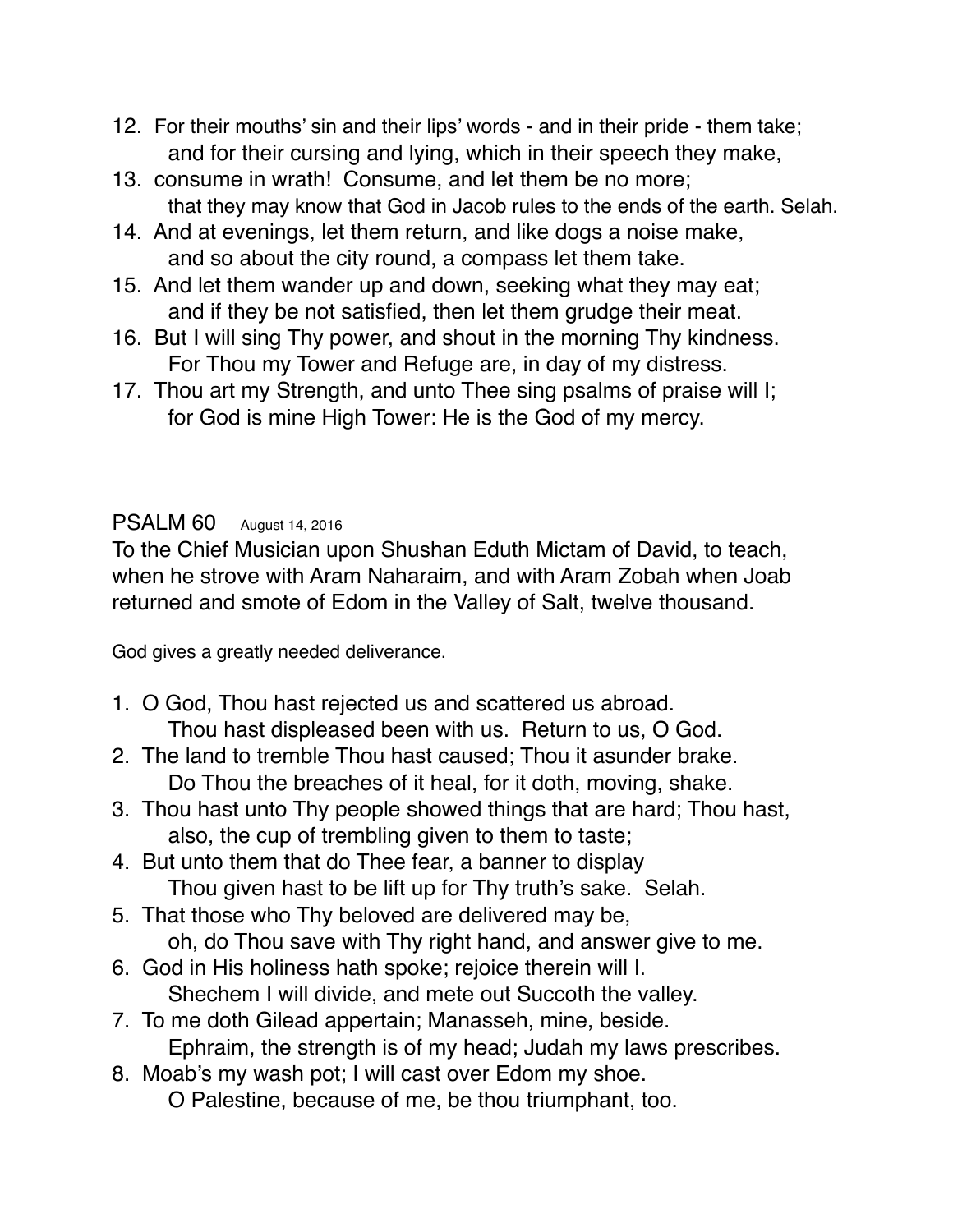- 9. Oh, who is it that will me lead to the city fortified? And who is he that will become into Edom my guide?
- 10. Is it not Thou, O God, Who hadst cast us off, heretofore? And Thou, O God, Who with our hosts wouldst not go out before?
- 11. O give to us help from distress, for man's help is but vain.
- 12. Through God we'll do great acts; He shall our foes tread with disdain.

## PSALM 61 August 15, 2016

To the Chief Musician upon Neginoth, a psalm of David.

Reaffirmation of commitment to, and trust in, God.

- 1. Hearken, O God, unto my cry; unto my prayer attend.
- 2. When my heart is oppressed, I'll cry to Thee from the earth's end. Do Thou me lead unto the Rock that higher is than I.
- 3. For Thou my hiding place hast been: Strong Fort from the enemy.
- 4. Within Thy tabernacle I forever will abide. Within the covert of Thy wings I'll seek myself to hide. Selah.
- 5. For Thou, O God, hast heard the vows that I to Thee have passed. Their heritage that fear Thy name, to me Thou given hast.
- 6. Thou to the days of the king's life wilt make addition. His years as generation and generation.
- 7. Before the face of the strong God he shall abide for aye. Do Thou mercy and truth prepare, that him preserve they may.
- 8. So, then I will unto Thy name sing praise perpetually, that I the vows which I have made may pay continually.

## PSALM 62 August 15, 2016

To the Chief Musician, to Jeduthun, a psalm of David.

Looking only to God for help.

- 1. Truly my soul in silence waits The Mighty God upon; from Him it is that there doth come all my salvation.
- 2. He only is my Rock and my Salvation. It is He that my Defense is, so that I moved greatly shall not be.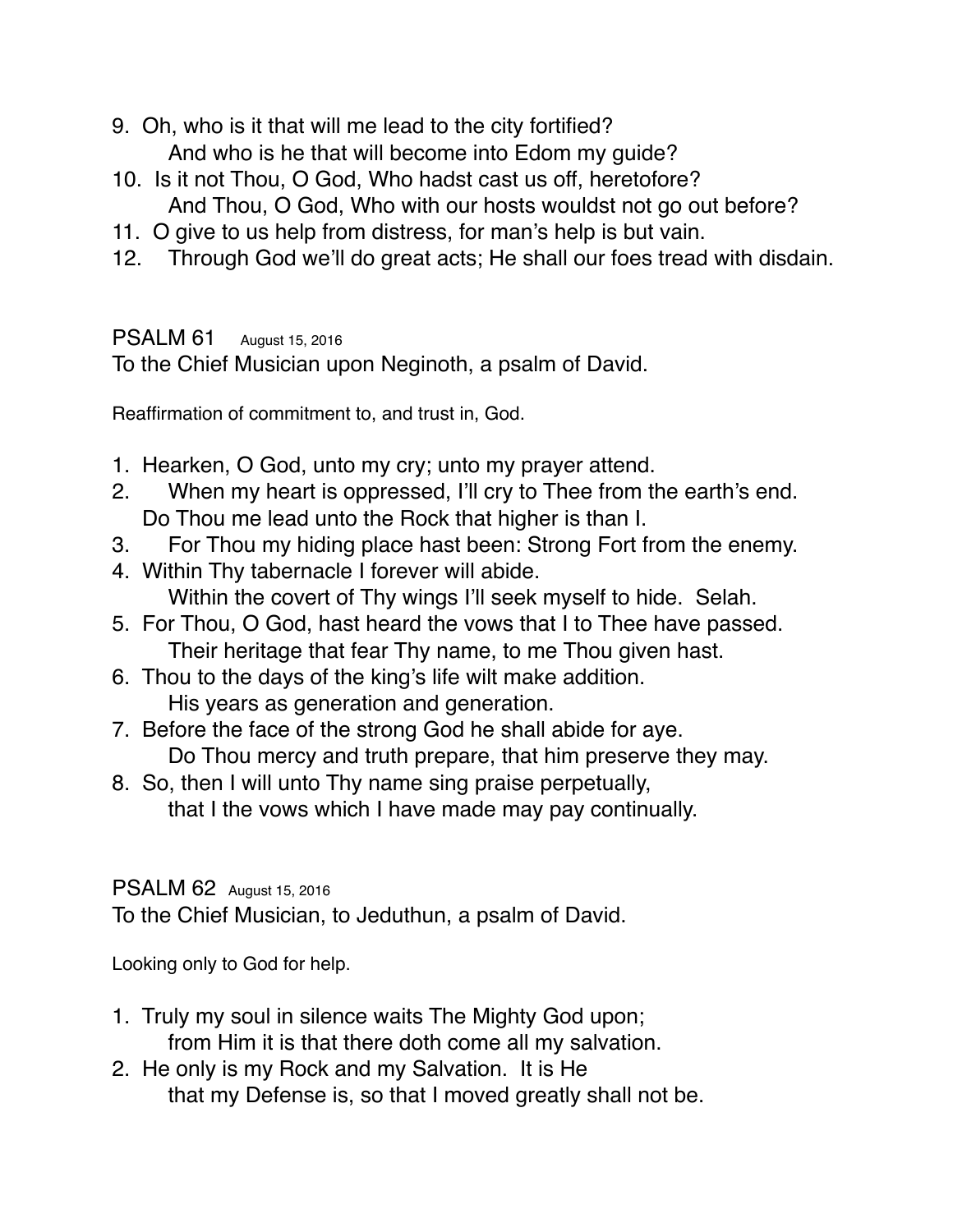- 3. How long will ye mischief devise 'gainst man; be slain ye shall all. Ye are as a tottering fence and like a bowing wall.
- 4. Yet they consult to cast Him down from His excellency. Lies they do love; with mouth they bless; but they curse inwardly. Selah.
- 5. Yet thou my soul in silence wait The Mighty God upon, because from Him there doth arise my expectation.
- 6. He only is my Rock and my Salvation. It is He that my Defense is, so that I shall never moved be.
- 7. In God is my salvation; also is my glory and the Rock of my fortitude; my hope in God doth lie.
- 8. Ye people, see that you on Him do put your trust alway. Before Him pour ye out your hearts; God is our hopeful stay. Selah.
- 9. Surely mean men are vanity; high men's sons are a lie. In balance laid together are lighter than vanity.
- 10. In robbery, be not vain. Trust not ye in oppression. If so be riches do increase, set not your heart thereon.
- 11. The Mighty God hath spoken once, once and again, this word. I have it heard that all power belongs unto the Lord.
- 12. Also, to Thee benignity, O Lord, doth appertain, for Thou according to his work rend'rest each man again.

# PSALM 63 August 17, 2016

A psalm of David when he was in the wilderness of Judah.

A song of praise to God for His lovingkindness

- 1. O God, Thou art my God; early I will for Thee inquire. My soul thirsteth for Thee; my flesh for Thee hath strong desire. In land whereas no water is; that thirsty is and dry.
- 2. To see, as I saw in Thine house, Thy strength and Thy glory.
- 3. Because Thy lovingkindness doth abundantly excel ev'n life itself: wherefore my lips forth shall Thy praise tell.
- 4. Thus will I blessing give to Thee whilst that alive am I, and in Thy name I will lift up these hands of mine on high.
- 5. My soul, as with marrow and fat, shall satisfied be. My mouth, also, with joyful lips, shall praise give unto Thee
- 6. when as that I remembrance have of Thee, my bed upon,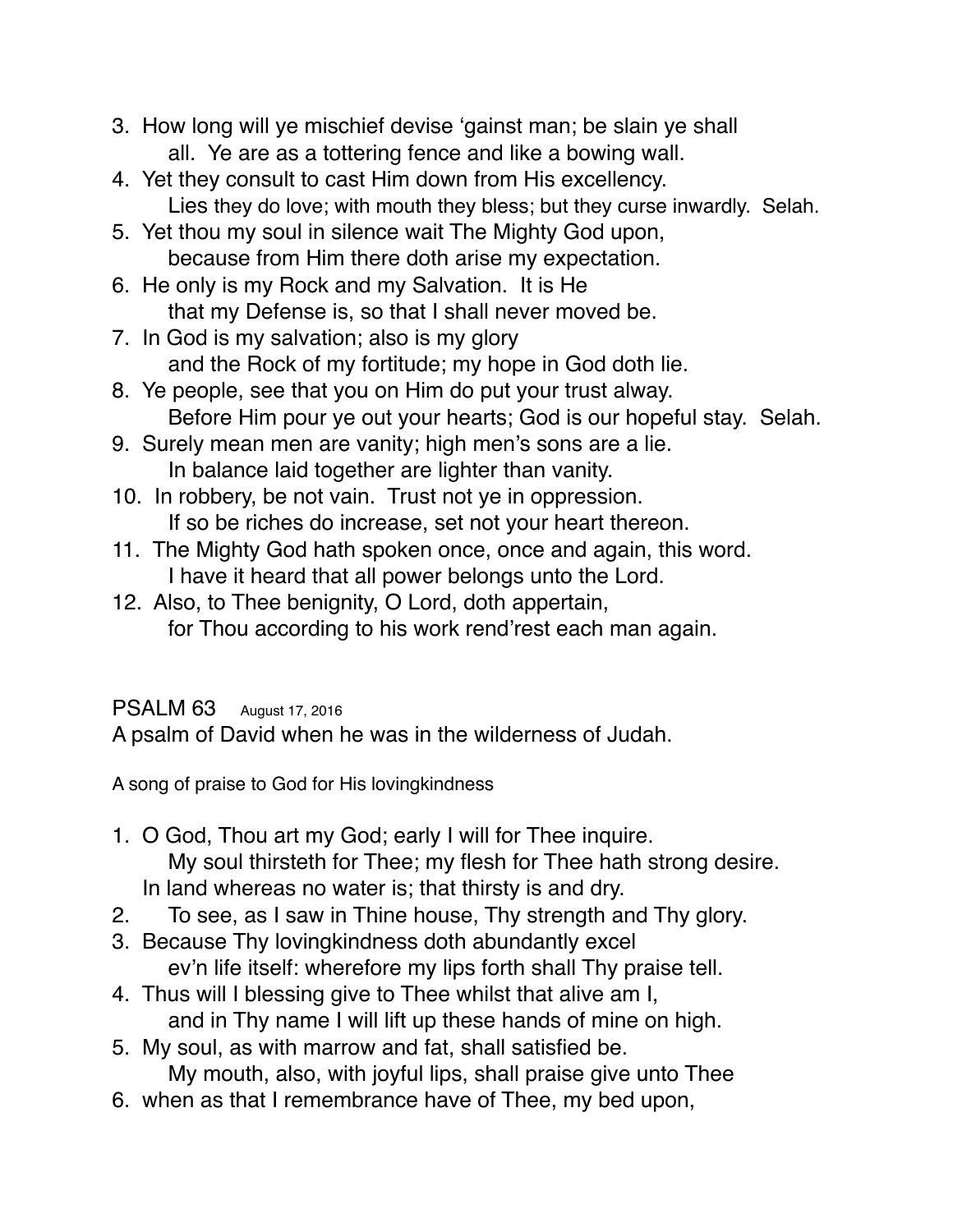and on Thee in the night watches have meditation.

- 7. Because that Thou hast been to me He that to me help brings, therefore will I sing joyfully in shadow of Thy wings.
- 8. My soul out of an ardent love doth follow after Thee; also, Thy right hand, it is that which hath upholden me.
- 9. But as for those that seek my soul to bring it to an end, they shall into the lower parts of the earth down descend.
- 10. By the hand of the sword, also, they shall be made to fall, and they be for a portion, unto the foxes shall.
- 11. But the king shall rejoice in God. All that by Him do swear shall glory; but stopped shall be their mouths that liars are.

## PSALM 64 August 18, 2016

To the Chief Musician, a psalm of David.

Trusting in God's protection when being maligned

- 1. O God, when I my prayer make, my voice then do Thou hear. Also, do Thou preserve my life safe from the enemies' fear,
- 2. and from the secret counsel of the wicked. Hide Thou me from the insurrection of them that work iniquity;
- 3. who have their tongue now sharpened like as it were a sword, and bend their bows to shoot their shafts, even a most bitter word,
- 4. that they in secrecy may shoot the perfect man to hit. Suddenly, do they shoot at him, and never fear a whit.
- 5. Themselves, they in a matter ill encourage how they may lay snares in secret. Thus they talk: who shall them see? they say.
- 6. They do search out iniquity; a search exact they keep. Both inward thought of every man, also their heart is deep.
- 7. But God shall shoot at them a shaft: be sudden their wound shall,
- 8. so that they shall make their own tongue upon themselves to fall. All that see them shall flee away. 9. All men shall fear and tell the works of God, for His doing they shall consider well.
- 10. The just shall in the Lord be glad, and trust in Him he shall; and they that upright are in heart, in Him shall glory, all.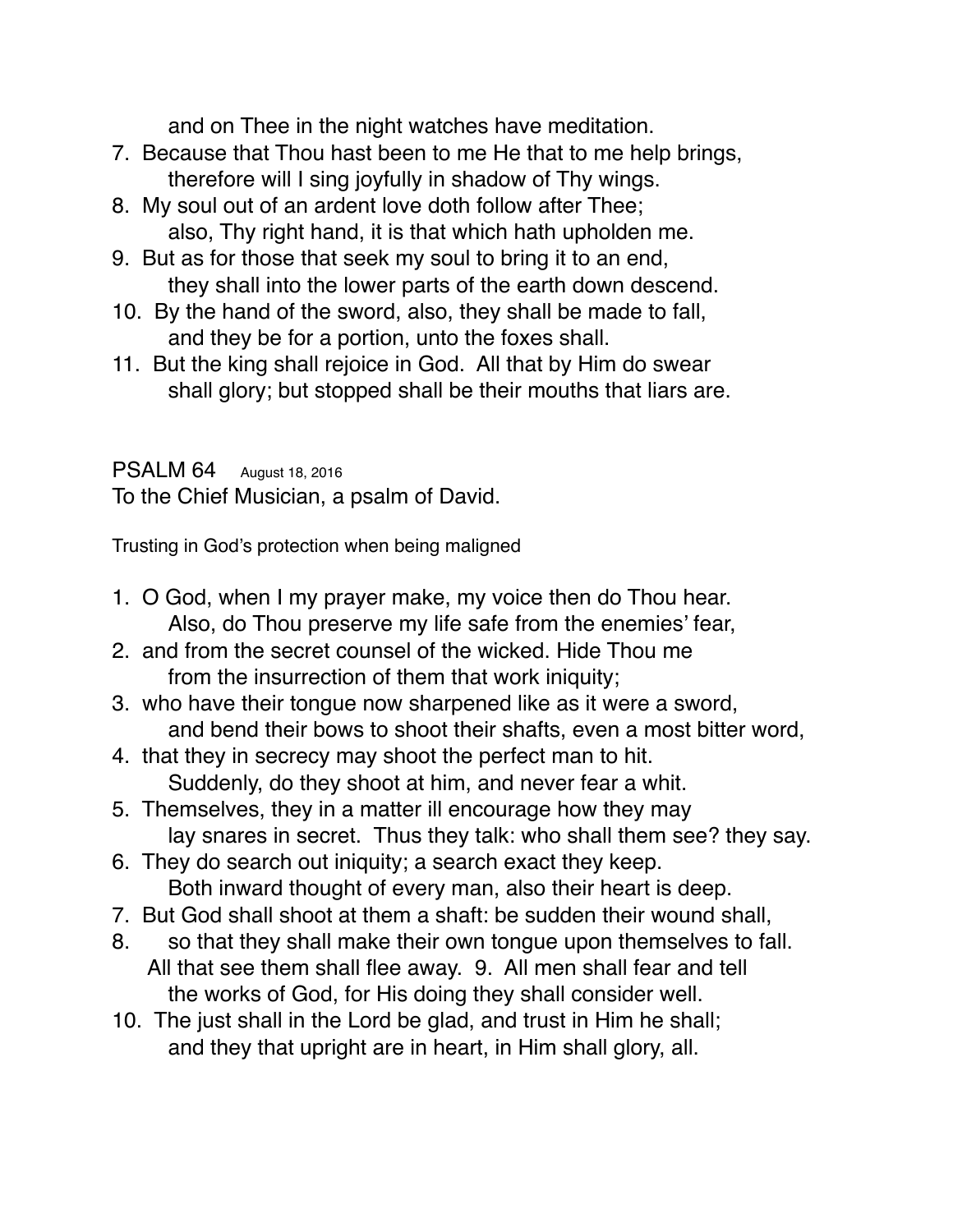#### PSALM 65 August 18, 2016

To the Chief Musician, a psalm and song of David.

A song of thanks for God's goodness

- 1. O God, in Zion silently praise waiteth upon Thee, and thankfully unto Thee shall the vow performed be.
- 2. O Thou that hearken dost unto the prayer that men do make, even unto Thee, therefore, all flesh, themselves, they shall betake.
- 3. Works of iniquity: they have prevailed against me. As for our trespasses, they shall be purged away by Thee.
- 4. O blessed is the man of whom Thou Thy free choice dost make, and that he may dwell in Thy courts, him near to Thee dost take. For with the good things of Thy house, be satisfied shall we, and with the holy things, likewise, that in Thy temple be.
- 5. In righteousness, Thou by the things that dreadfully are done, wilt answer give to us, O God, of our salvation. Upon whom all the ends of the earth do confidently stay, and likewise, they that are removed far off upon the sea.
- 6. He sets fast mountains by His strength. 7. Girded with might, He doth swage the noise of seas, noise of their waves, also the people's rage.
- 8. They at Thy tokens are afraid, that dwell in parts far out. Outgoings of the morning, Thou, and evening, makest to shout.
- 9. Thou visiteth the earth, and dost it moisten plenteously. Thou with God's stream full of water enrichest it greatly. When Thou hast so prepared it, Thou dost them corn prepare.
- 10. The ridges, Thou abundantly waterest that in it are; the furrows of it Thou settlest. With showers that do fall Thou makest it soft. Thou dost thereof the springing bless withall.
- 11. Thou dost the year with Thy goodness adorn as with a crown. Also the paths where Thou dost tread, fatness they do drop down.
- 12. They drop upon the pastures that are in the wilderness, and girded are the little hills about with joyfulness.
- 13. Clothed the pastures are with flocks, corn over-covering the valley is, so that with joy they shout; they also sing.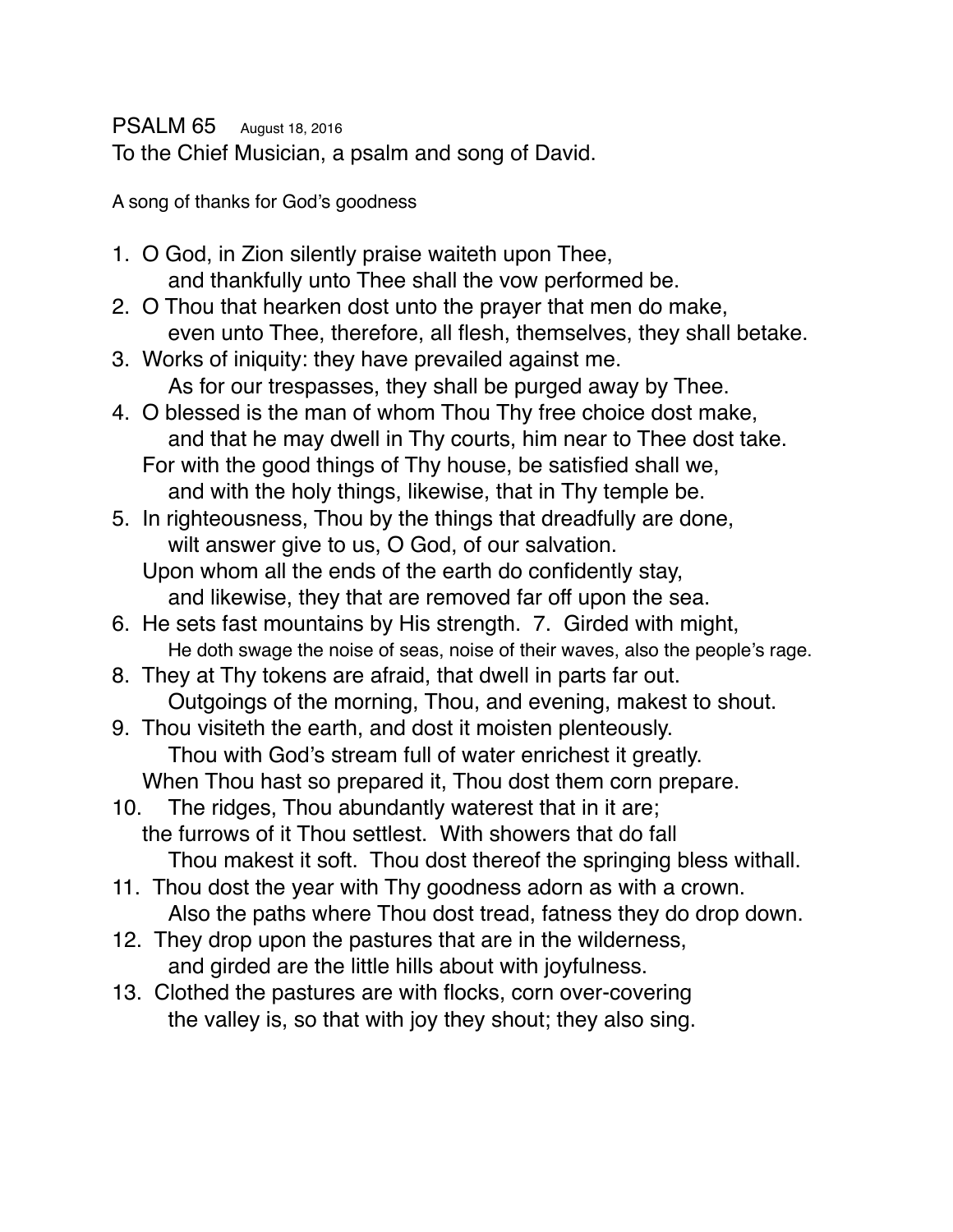PSALM 66 August 21, 2016 To the Chief Musician, a psalm or song.

Praising God for past blessings and present help.

- 1. O, all ye lands, a joyful noise unto God do ye raise.
- 2. Sing forth the honor of His name: make glorious His praise.
- 3. "How dreadful in Thy works art Thou!", unto the Lord say ye. "Through Thy power's greatness, Thy foes shall submit themselves to Thee."
- 4. All they shall bow themselves to Thee that dwell upon the earth, and sing unto Thee; they shall sing unto Thy name with mirth. Selah.
- 5. Come hither, also: of the works of God take ye notice. He in His doing, terrible towards men's children is.
- 6. He did the sea into dry land convert; a way they had on foot to pass the river through. There we in Him were glad.
- 7. He ruleth by His power, forever. His eyes the nations spy. Let not those that rebellious are lift up themselves on high. Selah.
- 8. Ye people, bless our God, and make His praises voice be heard,
- 9. Who holds our soul in life, our feet nor suffers to be stirred.
- 10. For, God, Thou hast us proved; Thou hast us tried as silver's tried.
- 11. Into the net brought us, Thou hast; on our loins, straightness tied.
- 12. Men o're our heads, Thou madst to ride. Through fire and water, pass did we. But us thou brought into a place that wealthy was.
- 13. With off'rings I'll go to Thine house: my vows I'll pay to Thee,
- 14. which my lips uttered, and mouth spake, when trouble was on me.
- 15. Burnt off'rings I'll offer to Thee, that full of fatness are; with the incense of rams, I will bullocks with goats prepare. Selah.
- 16. Come, hearken unto me, all ye of God that fearers are, and what He hath done for my soul, to you I will declare.
- 17. With mouth, I cried to Him, and with my tongue, extoll'd was He.
- 18. If in my heart I sin regard, the Lord will not hear me.
- 19. But God, that is most mighty, hath me heard assuredly; unto the voice of my prayer He listened attentively.
- 20. Bless'd be the mighty God, because neither my prayer hath He, nor yet His own benignity, turned away from me.